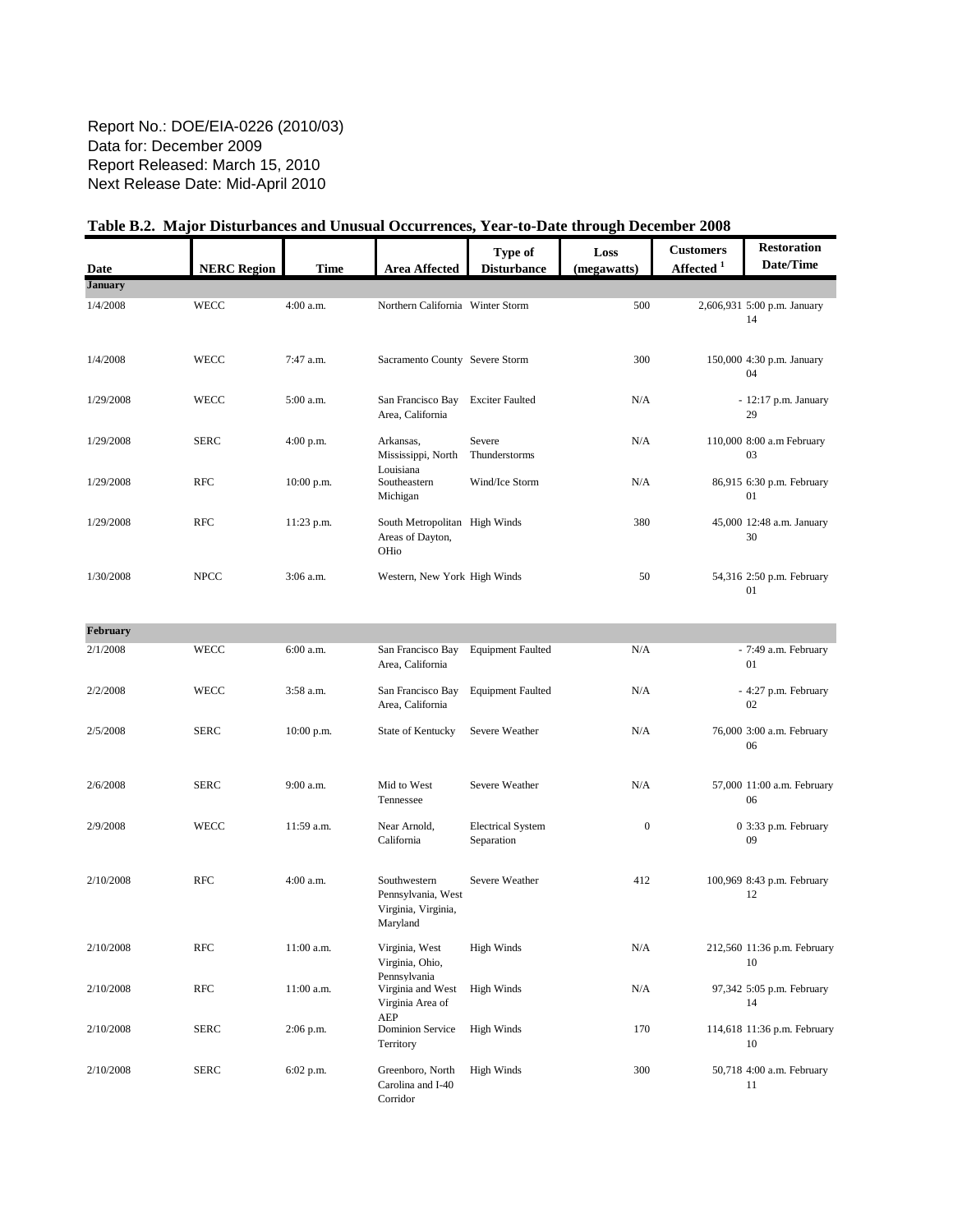| 2/12/2008 | <b>SERC</b> | 3:00 p.m.   | Arkansas,<br>Mississippi,<br>Louisiana                                                                                                                                                                                                                                                                                                                                                   | Severe Weather                           | N/A   | 54,000 5:00 p.m. February<br>15  |
|-----------|-------------|-------------|------------------------------------------------------------------------------------------------------------------------------------------------------------------------------------------------------------------------------------------------------------------------------------------------------------------------------------------------------------------------------------------|------------------------------------------|-------|----------------------------------|
| 2/13/2008 | <b>NPCC</b> | 6:43 p.m.   | State of Maine                                                                                                                                                                                                                                                                                                                                                                           | Ice Storm                                | 50    | 50,462 12:00 p.m. February<br>14 |
| 2/14/2008 | WECC        | 8:15 a.m.   | Utah                                                                                                                                                                                                                                                                                                                                                                                     | Load Shedding                            | 2,818 | 74,031 10:46 a.m. February<br>14 |
| 2/15/2008 | WECC        | 3:06 p.m.   | Antioch, California                                                                                                                                                                                                                                                                                                                                                                      | <b>Electrical System</b><br>Separation   | 10    | 10,008 7:36 p.m. February<br>15  |
| 2/25/2008 | <b>RFC</b>  | 8:00 a.m.   | <b>Restricted Coal</b><br>Capability                                                                                                                                                                                                                                                                                                                                                     | Fuel Supply<br>Deficiency                | N/A   | 0 8:00 a.m. March 12             |
| 2/26/2008 | <b>SERC</b> | 5:00 a.m.   | Southern Service<br>Area/Alabama and<br>Georgia                                                                                                                                                                                                                                                                                                                                          | Thunderstorms                            | 484   | 145,380 3:00 p.m. February<br>26 |
| 2/26/2008 | <b>FRCC</b> | $1:09$ p.m. | Various Cities in<br>Florida                                                                                                                                                                                                                                                                                                                                                             | Under<br>Frequency/Load<br>Shedding      | 140   | 47,661 2:10 p.m. February<br>26  |
| 2/26/2008 | <b>FRCC</b> | $1:09$ p.m. | Tampa Electric<br>Service Territory                                                                                                                                                                                                                                                                                                                                                      | Under<br>Frequency/Load<br>Shedding      | 318   | 53,965 2:40 p.m. February<br>26  |
| 2/26/2008 | <b>FRCC</b> | $1:09$ p.m. | Primary Dade<br>County Florida                                                                                                                                                                                                                                                                                                                                                           | Transmission<br><b>Equipment Failure</b> | 3,200 | 584,384 4:11 p.m. February<br>26 |
| 2/26/2008 | <b>FRCC</b> | $1:09$ p.m. | FRCC Region-West Shed Firm Load<br>Coast Florida                                                                                                                                                                                                                                                                                                                                         |                                          | 120   | 56,000 1:47 p.m. February<br>26  |
| 2/26/2008 | <b>FRCC</b> | $1:10$ p.m. | The entire PEF<br>system was<br>affected, including<br>the following<br>counties: Alachua,<br>Bay, Citrus,<br>Columbia, Dixie,<br>Franklin, Gilchrist,<br>Gulf, Hamilton,<br>Hardee, Hernando,<br>Highlands,<br>Jefferson, Lafayette,<br>Lake, Levy,<br>Madison, Marion,<br>Orange, Osecola,<br>Pasco, Pinellas,<br>Polk, Seminole,<br>Sumter, Suwannee,<br>Taylor, Volusia,<br>Wakulla. | Under<br>Frequency/Load<br>Shedding      | 500   | 150,000 3:45 p.m. February<br>26 |

## Table B.2. Major Disturbances and Unusual Occurrences, Year-to-Date through December 2008

| Date         | <b>NERC Region</b> | <b>Time</b> | <b>Area Affected</b>        | Type of<br><b>Disturbance</b> | Loss<br>(megawatts) | <b>Customers</b><br><b>Affected</b> | <b>Restoration</b><br>Date/Time |
|--------------|--------------------|-------------|-----------------------------|-------------------------------|---------------------|-------------------------------------|---------------------------------|
| <b>March</b> |                    |             |                             |                               |                     |                                     |                                 |
| 3/4/2008     | <b>SERC</b>        | $9:30$ p.m. | North and South<br>Carolina | Thunderstorms                 | 300                 |                                     | 55,267 10:45 p.m. March<br>04   |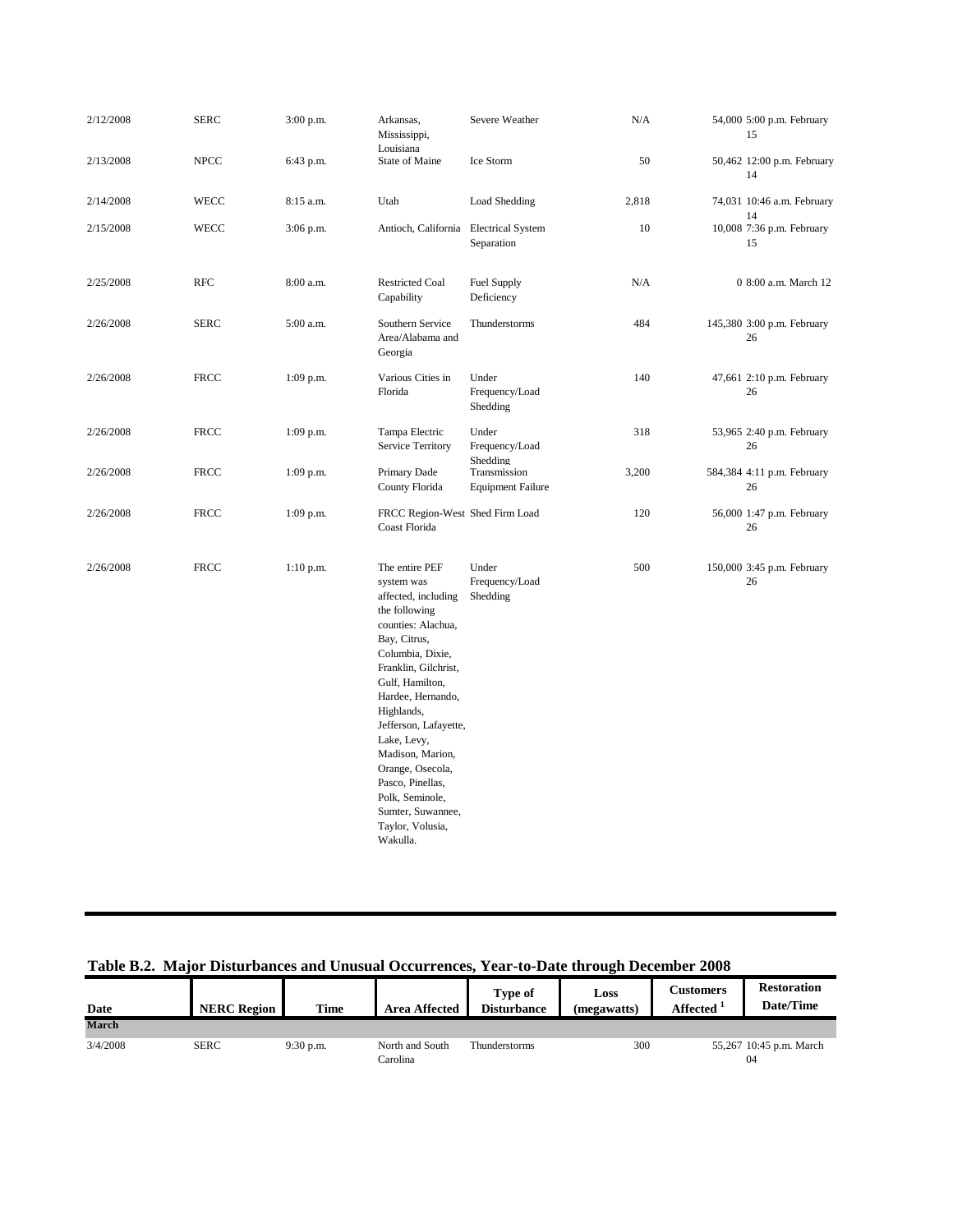| 3/8/2008     | <b>SERC</b> | $2:14$ p.m. | Virginia and<br>Eastern Part of<br>North Carolina                                                             | Windstorm                                                           | 210     | 141,130 9:59 p.m. March 08 |
|--------------|-------------|-------------|---------------------------------------------------------------------------------------------------------------|---------------------------------------------------------------------|---------|----------------------------|
| 3/8/2008     | <b>RFC</b>  | $4:00$ p.m. | Chester,<br>Montgomery,<br>Delaware,<br>Philadelphia and<br>Bucks County,                                     | Severe Weather                                                      | N/A     | 168,449 1:44 p.m. March 10 |
| 3/15/2008    | <b>SERC</b> | 8:55 p.m.   | Pennsylvania<br>Parts of Alabama<br>and Georgia                                                               | Major Storm                                                         | 200     | 157,744 8:30 p.m. March 16 |
| <b>April</b> |             |             |                                                                                                               |                                                                     |         |                            |
| 4/4/2008     | <b>SERC</b> | 12:31 p.m.  | Arkansas, North<br>Louisiana,<br>Mississippi                                                                  | Severe<br>Thunderstorms                                             | N/A     | 122,600 5:00 p.m. April 04 |
| 4/9/2008     | <b>TRE</b>  | $4:00$ p.m. | North, Central and<br><b>East Texas</b>                                                                       | Severe Weather                                                      | N/A     | 488,689 1:15 a.m. April 13 |
| May          |             |             |                                                                                                               |                                                                     |         |                            |
| 5/8/2008     | WECC        | 10:21 a.m.  | California                                                                                                    | Load Shedding                                                       | 483     | 0 12:56 a.m. May 08        |
| 5/11/2008    | <b>SERC</b> | 6:00 a.m.   | Georgia                                                                                                       | Severe<br>Thunderstorms                                             | 100     | 80,539 2:30 p.m. May 12    |
| 5/11/2008    | <b>RFC</b>  | $4:50$ p.m. | City of<br>Crawfordsville,<br>Indiana                                                                         | Electric System<br>Separation                                       | 47      | 9,700 8:43 p.m. May 11     |
| 5/12/2008    | <b>RFC</b>  | 12:01 a.m.  | Cape May,<br>Cumberland,<br>Gloucester, Salem,<br>Camden, Atlantic,<br>Burliington<br>Counties, New<br>Jersey | Severe Storm                                                        | 55      | 135,000 12:00 a.m. May 14  |
| 5/27/2008    | <b>NPCC</b> | $2:02$ p.m. | South West<br>Connecticut                                                                                     | <b>Lightning Storm</b>                                              | 130     | 56,400 3:52 p.m. May 27    |
| 5/30/2008    | <b>RFC</b>  | 9:30 a.m.   | Northern and<br><b>Western Counties</b><br>of Illinois                                                        | Severe Storms                                                       | N/A     | 109,000 11:00 p.m. May 30  |
| 5/30/2008    | <b>SERC</b> | $2:05$ p.m. | South Louisiana                                                                                               | Load Shedding,<br>Inadequate Electric<br>Resources to Serve<br>Load | 200-250 | N/A 8:00 p.m. May 30       |
| 5/30/2008    | <b>RFC</b>  | 10:00 p.m.  | Northeastern<br>Marion County,<br>Indiana                                                                     | Severe<br>Thunderstorms                                             | N/A     | 70,000 11:59 p.m. June 04  |
| June         |             |             |                                                                                                               |                                                                     |         |                            |
| 6/3/2008     | <b>RFC</b>  | 5:00 p.m.   | Maryland, West                                                                                                | Severe Weather                                                      | 634     | 157,168 11:00 p.m. June 07 |
| 6/4/2008     | <b>RFC</b>  | $3:00$ p.m. | Virginia, Virginia<br>Montgomery,<br>Prince Georges,<br>Maryland,<br>Washington, D.C.                         | <b>Lightning Storm</b>                                              | N/A     | 249,408 1:00 a.m. June 05  |
| 6/4/2008     | <b>RFC</b>  | $3:00$ p.m. | Entire BGE Service Severe Storms<br>Territory                                                                 |                                                                     | N/A     | 108,000 5:30 a.m. June 07  |
| 6/4/2008     | <b>SERC</b> | 3:04 p.m.   | Northern Virginia                                                                                             | Thunderstorms                                                       | 850     | 253,800 9:30 p.m. June 05  |
| 6/4/2008     | PR          | $3:14$ p.m. | Island of Puerto<br>Rico                                                                                      | Load<br>Shedding/Voltage<br>Reduction                               | 90      | 100,948 3:46 p.m. June 04  |
| 6/6/2008     | <b>RFC</b>  | $3:18$ p.m. | Lower $2/3$ of<br>Michigan's Lower<br>Peninsula                                                               | <b>Lightning Storm</b>                                              | 100     | 358,000 8:00 a.m. June 12  |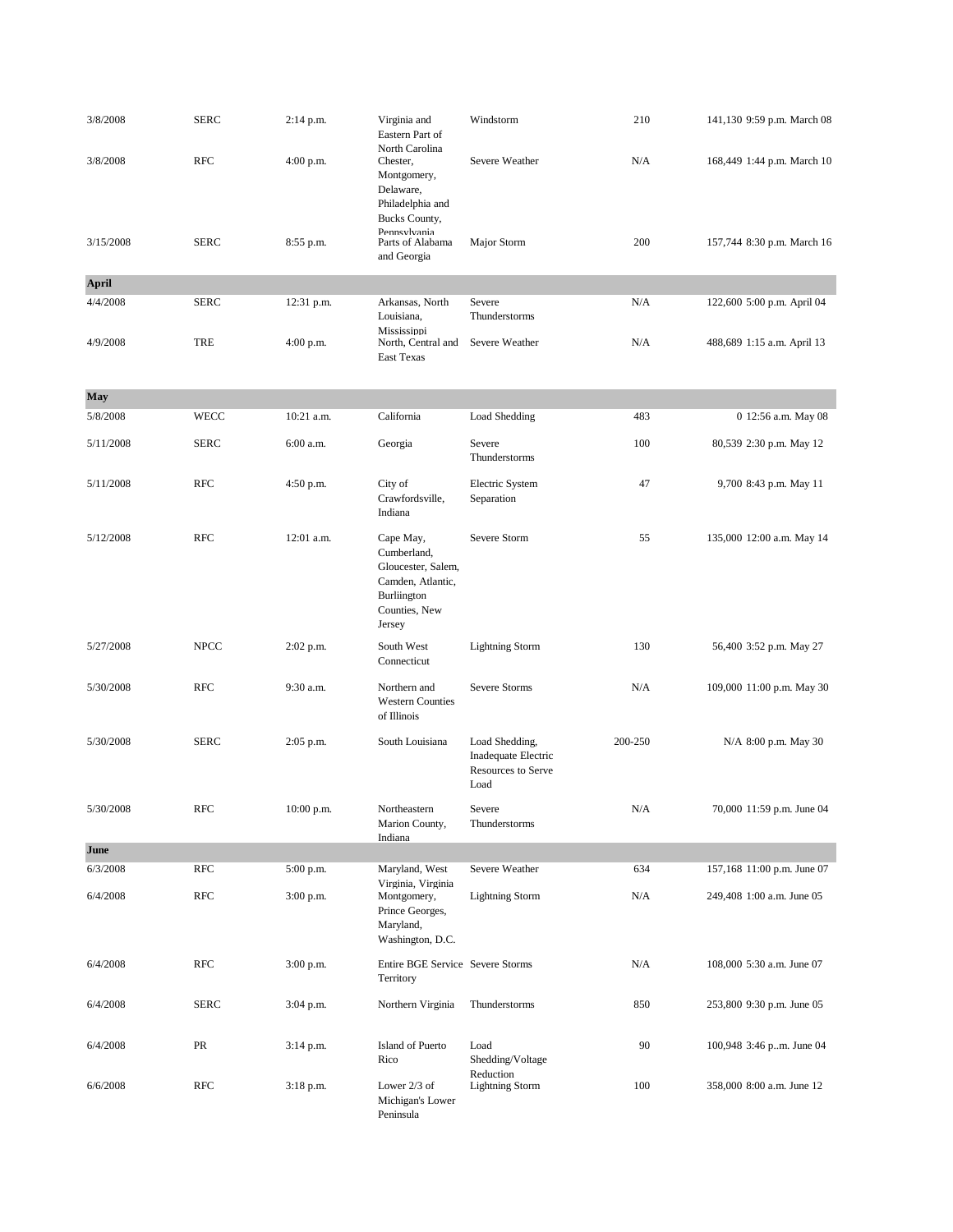| 6/8/2008  | <b>RFC</b>  | 9:30 a.m.   | The Entire ComEd<br>Territory                                             | Severe Weather                                    | N/A | 125,000 7:00 a.m. June 09  |
|-----------|-------------|-------------|---------------------------------------------------------------------------|---------------------------------------------------|-----|----------------------------|
| 6/8/2008  | <b>RFC</b>  | $6:00$ p.m. | Southwestern<br>Michigan (DECO<br>Service Territory)                      | Severe Storm                                      | 500 | 150,000 11:30 p.m. June 16 |
| 6/9/2008  | <b>SERC</b> | 2:00 p.m.   | <b>Entergy System</b>                                                     | Indequate Electric<br>Resources to Serve<br>Load  | 300 | 19 7:00 p.m. June 09       |
| 6/9/2008  | <b>RFC</b>  | 2:52 p.m.   | Orange Switching<br>Station, New Jersey                                   | Area Around West Fire/Breaker Failure             | 215 | 75,654 8:25 p.m. June 09   |
| 6/10/2008 | <b>NPCC</b> | 11:00 a.m.  | Upstate New York Severe Storm                                             |                                                   | 400 | 68,000 5:30 p.m. June 13   |
| 6/10/2008 | <b>SERC</b> | $2:00$ p.m. | <b>Entergy System</b>                                                     | Inadequate Electric<br>Resources to Serve<br>Load | 300 | 19 6:00 p.m. June 10       |
| 6/10/2008 | <b>RFC</b>  | 6:00 p.m.   | Bergen, Essex and<br>Hudson Counties,<br>New Jersey                       | Severe Storms                                     | N/A | 248,800 11:30 a.m. June 14 |
| 6/10/2008 | <b>RFC</b>  | 7:00 p.m.   | Chester,<br>Montgomery,<br>Delaware,<br>Philadelphia and<br>Bucks County, | Severe<br>Thunderstorms                           | N/A | 198,000 3:59 p.m. June 14  |
| 6/10/2008 | <b>NPCC</b> | 11:00 p.m.  | Pennsylvania<br>All Six New<br><b>England States</b>                      | Storm                                             | 50  | 60,000 9:00 a.m. June 11   |
| 6/11/2008 | <b>NPCC</b> | $1:15$ p.m. | New York State                                                            | <b>Uncontrolled Loss</b>                          | 200 | 61,000 2:05 p.m. June 11   |
|           |             |             |                                                                           |                                                   |     |                            |

## Table B.2. Major Disturbances and Unusual Occurrences, Year-to-Date through December 2008

|           | Table D.2. Inajur Distantiances and Unusual Occurrences, Tear-to-Date un ough December 2006 |             |                                                                                                                            |                                               |                     |                                           |                                 |  |
|-----------|---------------------------------------------------------------------------------------------|-------------|----------------------------------------------------------------------------------------------------------------------------|-----------------------------------------------|---------------------|-------------------------------------------|---------------------------------|--|
| Date      | <b>NERC Region</b>                                                                          | <b>Time</b> | <b>Area Affected</b>                                                                                                       | Type of<br><b>Disturbance</b>                 | Loss<br>(megawatts) | <b>Customers</b><br>Affected <sup>1</sup> | <b>Restoration</b><br>Date/Time |  |
| 6/12/2008 | <b>RFC</b>                                                                                  | 3:30 p.m.   | East Central Iowa                                                                                                          | Flooding and<br><b>Uncontrolled Loss</b>      | 200                 |                                           | 21,000 4:00 p.m. June 18        |  |
| 6/15/2008 | <b>RFC</b>                                                                                  | $8:00$ a.m. | The Entire ComEd<br>Territory                                                                                              | Severe Weather                                | N/A                 |                                           | 165,000 8:00 p.m. June 15       |  |
| 6/15/2008 | <b>RFC</b>                                                                                  | 7:06 p.m.   | City of<br>Crawfordsville,<br>Indiana                                                                                      | <b>Electrical System</b><br>Separation        | 57                  |                                           | 9,700 8:42 p.m. June 15         |  |
| 6/16/2008 | <b>SERC</b>                                                                                 | 4:15 p.m.   | Northern Virginia                                                                                                          | Thunderstorms                                 | 800-1,000           |                                           | 115,000 11:19 p.m. June 16      |  |
| 6/17/2008 | <b>TRE</b>                                                                                  | 9:01 a.m.   | North, Central and<br><b>East Texas</b>                                                                                    | Severe<br>Thunderstorms                       | N/A                 |                                           | 234,393 8:30 p.m. June 19       |  |
| 6/17/2008 | <b>SPP</b>                                                                                  | 8:35 p.m.   | Southwestern<br><b>Public Service</b><br>Company Operating Thunderstorms<br>in the Panhandle of<br>Texas and New<br>Mexico | <b>Electrical System</b><br>Separation/Severe | 560                 |                                           | 18,000 1:55 a.m. June 18        |  |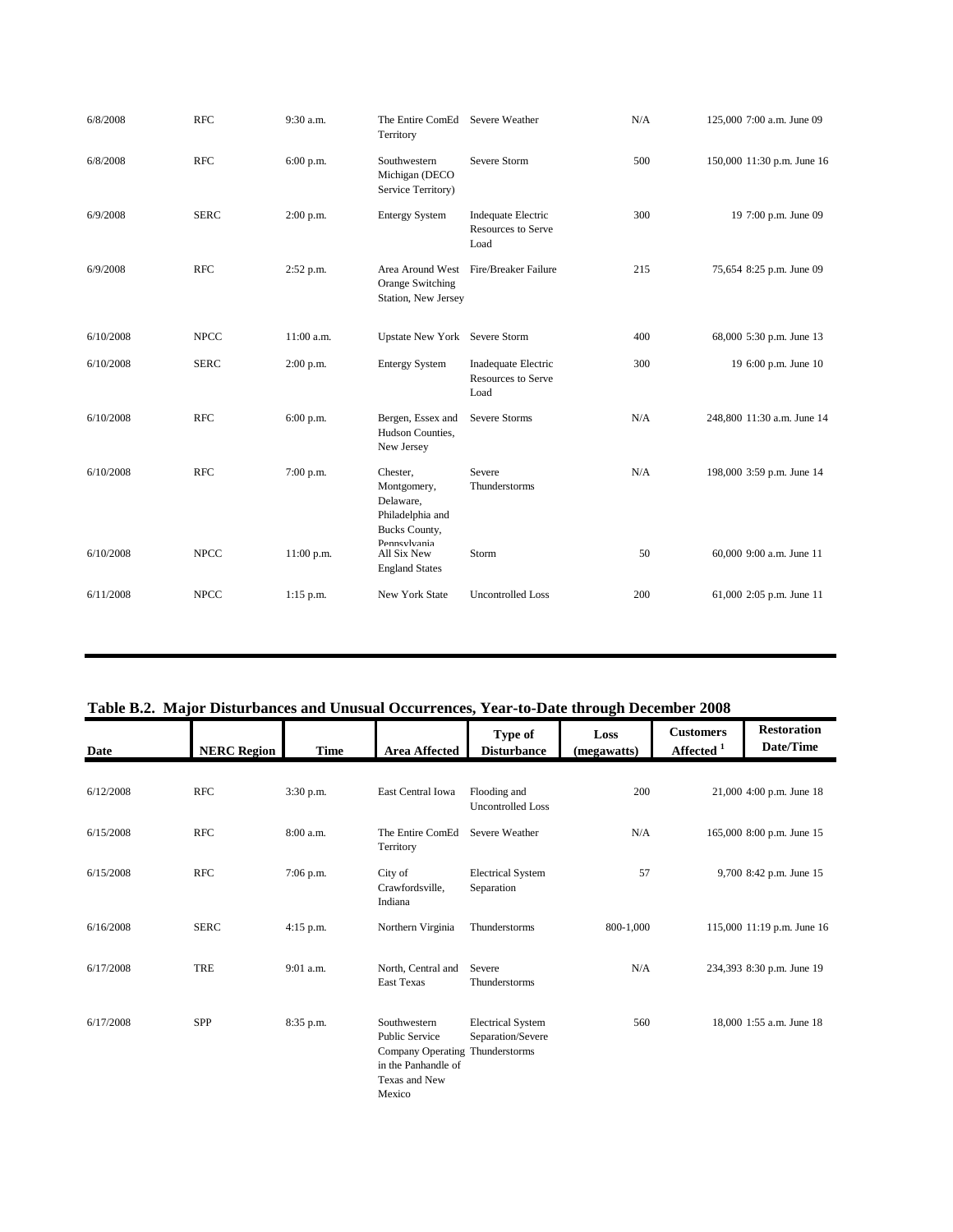| 6/17/2008 | <b>TRE</b>  | 8:40 p.m.    | <b>Texas Panhandle</b><br>and Texas South<br>Plains Regions, and Load<br>Oklahoma<br>Panhandle                                                | Thunderstorms/Unc<br>ontrolled Loss of                                   | 276              | 37,330 11:00 p.m. June 17  |
|-----------|-------------|--------------|-----------------------------------------------------------------------------------------------------------------------------------------------|--------------------------------------------------------------------------|------------------|----------------------------|
| 6/21/2008 | <b>WECC</b> | 3:09 p.m.    | Near Rogers Flat,<br>California                                                                                                               | <b>Electrical System</b><br>Separation/Severe<br><b>Lightning Storms</b> | 3                | 477 6:53 p.m. June 21      |
| 6/22/2008 | <b>RFC</b>  | 4:55 p.m.    | Northwest Indiana                                                                                                                             | Lightning<br>Stirke/Uncontrolled<br>Loss of Load                         | 650              | N/A 5:05 p.m. June 22      |
| 6/23/2008 | <b>RFC</b>  | 1:44 p.m.    | Northcentral<br>Indiana                                                                                                                       | Fire/Breaker Failure                                                     | 425              | N/A 1:45 p.m. June 23      |
| 6/23/2008 | <b>FRCC</b> | 4:52 p.m.    | Pinellas County,<br>Florida                                                                                                                   | Transmission<br>Equipment<br>Failure/Load<br>Shedding                    | 113              | 32,593 11:28 p.m. June 23  |
| 6/26/2008 | <b>RFC</b>  | 5:00 p.m.    | Southeastern<br>Michigan (DTE<br>Service Territory)                                                                                           | Thunderstorms                                                            | N/A              | 53,000 9:30 p.m. June 26   |
| 6/27/2008 | <b>MRO</b>  | 4:30 p.m.    | Omaha, Nebraska<br>(Metro Area)                                                                                                               | Severe Wind Storm                                                        | 650              | 126,000 5:30 p.m. June 27  |
| July      |             |              |                                                                                                                                               |                                                                          |                  |                            |
| 7/1/2008  | WECC        | 7:31 a.m.    | San Francisco Bay<br>Area, California                                                                                                         | Unit Tripped                                                             | 160              | $-12:00$ p.m. July 01      |
| 7/2/2008  | <b>RFC</b>  | $3:00$ p.m.  | Lower $2/3$ of<br>Michigan's Lower                                                                                                            | Severe Weather                                                           | 125              | 239,663 12:00 p.m. July 06 |
| 7/2/2008  | WECC        | $4:00$ p.m.  | Peninsula<br>Restricted<br>Hydroelectric<br>Capability                                                                                        | Fuel Supply<br>Deficiency                                                |                  | - Ongoing                  |
| 7/2/2008  | WECC        | $7:16$ p.m.  | Santa Barbara<br>County, California,<br>near Goleta                                                                                           | Wild Land Fire                                                           | 208              | 200,000 11:28 p.m. July 02 |
| 7/2/2008  | WECC        | 7:36 p.m.    | Goleta and Santa<br>Barbara Areas of<br>Southern California                                                                                   | <b>Brush Fire/Lines</b><br>Loss/Transmission<br>Emergency<br>Declared    | 119              | 37,784 1:10 a.m. July 03   |
| 7/2/2008  | <b>RFC</b>  | 8:00 p.m.    | Southeastern<br>Michigan (DTE<br>Service Territory)                                                                                           | Thunderstorms                                                            | N/A              | 56,000 3:00 a.m. July 03   |
| 7/7/2008  | WECC        | $12:15$ p.m. | ISO Balancing Area Heat                                                                                                                       | Wave/Potential Fire<br>Threat/Made Public<br>Appeals                     | $\boldsymbol{0}$ | 0 5:00 p.m. July 10        |
| 7/10/2008 | WECC        | 2:22 p.m.    | San Francisco Bay<br>Area, California                                                                                                         | Unit Tripped                                                             | 240              | $-5:21$ p.m. July 10       |
| 7/21/2008 | <b>MRO</b>  | 12:49 a.m.   | Sioux City, Carroll, Storm<br>Des Moines, Iowa<br>City, and Davenport<br>Iowa, Rock Island,<br>Moline, and<br>Surrounding Area<br>of Illinois |                                                                          | 170              | 185,000 6:00 p.m. July 22  |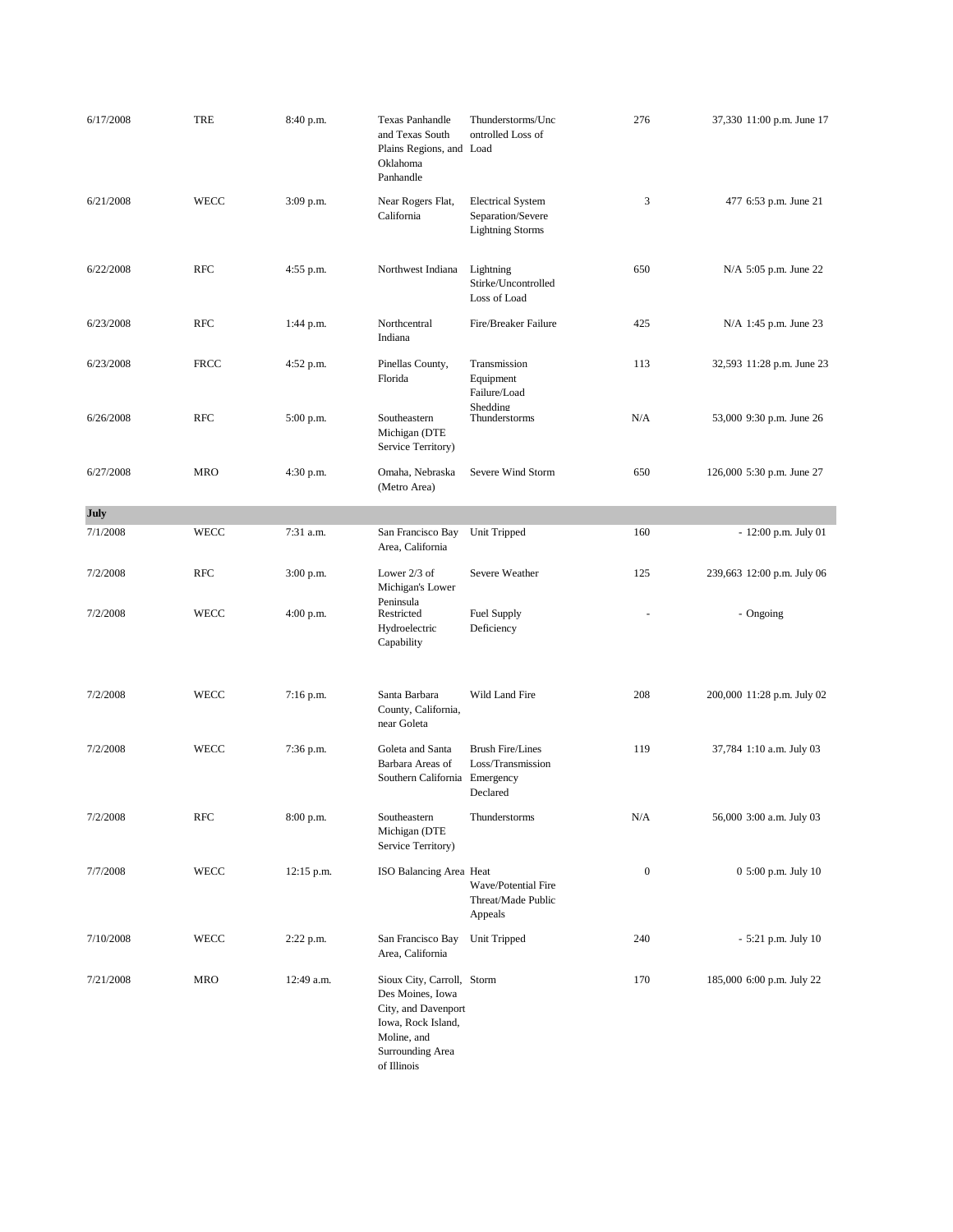| 7/22/2008 | RFC        | $3:00$ a.m. | Indiana                                                                                           | Severe<br>Thunderstorms                                               | N/A | 58,000 7:32 p.m. July 24  |
|-----------|------------|-------------|---------------------------------------------------------------------------------------------------|-----------------------------------------------------------------------|-----|---------------------------|
| 7/22/2008 | <b>RFC</b> | $3:00$ a.m. | Southwest Ohio                                                                                    | Severe<br>Thunderstorms                                               | N/A | 56,000 3:30 a.m. July 23  |
| 7/22/2008 | <b>SPP</b> | $2:00$ p.m. | <b>Texas Panhandle</b><br>and Southeastern<br>New Mexico                                          | Indequate Electric<br><b>Resources to Serve</b><br>Load/Public Appeal | N/A | - 5:09 a.m. July 24       |
| 7/23/2008 | TRE        | 5:56 a.m.   | Port Isabel,<br>Harlingen, Weslaco,<br>Pharr, San Benito,<br>Mission, McAllen,<br>Edinburg, Texas | Hurricane Dolly                                                       | 703 | 211,266 4:00 a.m. July 31 |

#### **Table B.2. Major Disturbances and Unusual Occurrences, Year-to-Date through December 2008 Number 2000**

| Date          | <b>NERC Region</b> | <b>Time</b> | <b>Area Affected</b>                                | Type of<br><b>Disturbance</b>                                                | Loss<br>(megawatts) | <b>Customers</b><br>Affected <sup>1</sup> | <b>Restoration</b><br>Date/Time |
|---------------|--------------------|-------------|-----------------------------------------------------|------------------------------------------------------------------------------|---------------------|-------------------------------------------|---------------------------------|
| 7/24/2008     | <b>NPCC</b>        | $7:23$ a.m. | <b>Bangor Hydro</b><br>System, northern<br>Maine    | Electric System<br>Separation/Severe<br><b>Lightning Storms</b>              | 180                 |                                           | 110,000 5:41 p.m. July 24       |
| <b>August</b> |                    |             |                                                     |                                                                              |                     |                                           |                                 |
| 8/2/2008      | <b>SERC</b>        | 8:00 p.m.   | Georgia and<br>Alabama                              | Severe<br>Thunderstorms                                                      | 400                 |                                           | 131,115 5:30 a.m. August 03     |
| 8/3/2008      | <b>SERC</b>        | $1:30$ a.m. | Mississippi,<br>Louisiana, Texas                    | Severe<br>Thunderstorms                                                      | N/A                 |                                           | 59,500 4:15 a.m. August 03      |
| 8/4/2008      | <b>RFC</b>         | 6:00 p.m.   | The ComEd<br>Territory                              | Severe Weather                                                               | N/A                 |                                           | 653,000 8:00 a.m. August 06     |
| 8/5/2008      | <b>RFC</b>         | 3:00 a.m.   | Northwest Indiana                                   | Severe Storms                                                                | $\boldsymbol{0}$    |                                           | 63,000 9:50 a.m. August 05      |
| 8/9/2008      | <b>SPP</b>         | 12:00 p.m.  | <b>Texas Panhandle</b><br>and Eastern New<br>Mexico | <b>Declared Energy</b><br><b>Emergency Alert</b><br>1/Made Public<br>Appeals | $\mathbf{0}$        |                                           | 0 8:46 p.m. August 09           |
| 8/15/2008     | <b>WECC</b>        | 12:52 p.m.  | Part of Seattle's<br>Downtown                       | Made Public<br>Appeals                                                       | 100                 |                                           | 8,000 5:00 p.m. August 15       |
| 8/16/2008     | <b>TRE</b>         | 5:23 a.m.   | City of Lubbock                                     | Lightning/Transmiss<br>ion Equipment<br>Damage                               | 153                 |                                           | 71,823 7:30 a.m. August 16      |
| 8/16/2008     | PR                 | 8:14 a.m.   | Island of Puerto<br>Rico                            | Shed Firm<br>Load/Voltage                                                    | 300                 |                                           | 200,000 3:00 p.m. August 16     |
| 8/18/2008     | PR                 | 7:22 p.m.   | North Part of Island Shed Firm Load                 | Reduction                                                                    | 225                 |                                           | 100,000 6:44 p.m. August 19     |
| 8/19/2008     | <b>FRCC</b>        | 9:29 a.m.   | Florida                                             | <b>Tropical Storm Fay</b>                                                    | N/A                 |                                           | 101,950 10:00 p.m. August<br>22 |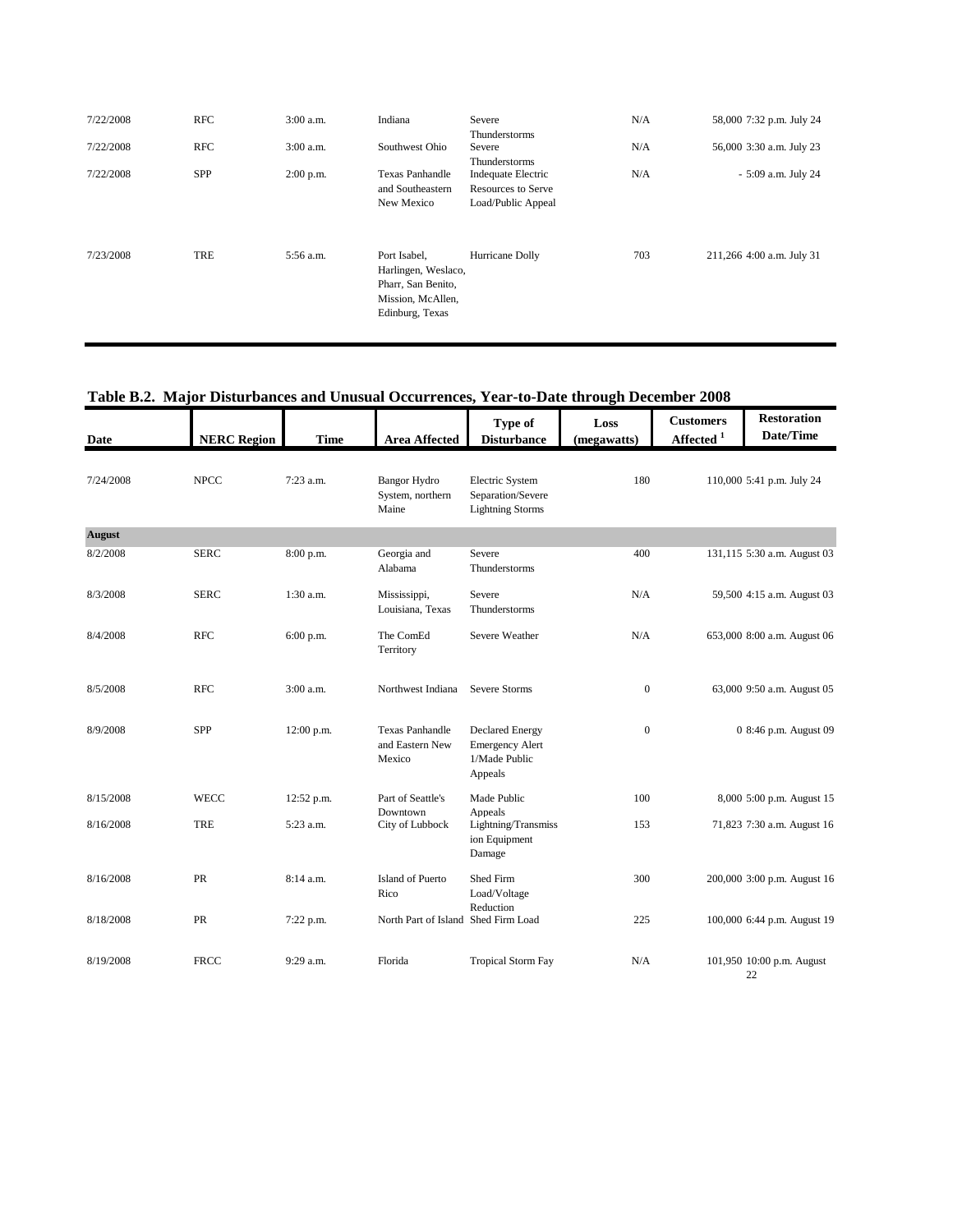| 8/21/2008 | <b>FRCC</b> | $7:00$ p.m. | Alachua, Bay,<br>Brevard, Citrus,<br>Columbia, Dixie,<br>Flagler, Franklin,<br>Gilchrist, Gulf,<br>Hamilton, Hardee,<br>Hernando,<br>Highlands,<br>Jefferson, Lafayette,<br>Lake, Leon, Levy,<br>Madison, Marion,<br>Orange, Osceola,<br>Pasco, Pinellas,<br>Polk, Seminole,<br>Sumter, Suwannee, | <b>Tropical Storm Fay</b> | N/A | 430,000 8:00 a.m. August 25 |
|-----------|-------------|-------------|---------------------------------------------------------------------------------------------------------------------------------------------------------------------------------------------------------------------------------------------------------------------------------------------------|---------------------------|-----|-----------------------------|
|           |             |             | Taylor, Volusia and                                                                                                                                                                                                                                                                               |                           |     |                             |
|           |             |             | Wakulla Counties in<br>Florida                                                                                                                                                                                                                                                                    |                           |     |                             |

| 8/22/2008        | <b>RFC</b>  | 12:00 p.m.  |                                                                          | Fuel Supply<br>Emergency-Low<br>Coal Inventory<br><b>Levels</b> | $\boldsymbol{0}$ | 0 12:00 p.m. August<br>23          |
|------------------|-------------|-------------|--------------------------------------------------------------------------|-----------------------------------------------------------------|------------------|------------------------------------|
| 8/24/2008        | <b>SERC</b> | 4:30 a.m.   | Georgia and<br>Alabama                                                   | <b>Tropical Storm Fay</b>                                       | 110              | 87,390 2:00 p.m. August 24         |
| 8/31/2008        | <b>SERC</b> | 7:30 a.m.   | Plaquemine,<br>Louisiana                                                 | Fuel Supply<br>Curtailed                                        | 200              | 0 9:00 a.m.<br>September 19        |
| 8/31/2008        | <b>SERC</b> | 7:00 p.m.   | Louisiana,<br>Mississippi,<br>Arkansas                                   | Hurricane Gustav                                                | N/A              | 964,000 9:00 a.m.<br>September 03  |
| <b>September</b> |             |             |                                                                          |                                                                 |                  |                                    |
| 9/1/2008         | <b>SERC</b> | 10:30 a.m.  | Primarily South and Hurricane Gustav<br>Central Louisiana                |                                                                 | 400              | 150,000 7:22 p.m.<br>September 13  |
| 9/1/2008         | <b>SERC</b> | 11:45 a.m.  | Bayou Division and Hurricane Gustav<br>North Lake<br>Division, Louisiana |                                                                 | N/A              | 246,092 4:00 p.m.<br>September 10  |
| 9/6/2008         | <b>SERC</b> | 7:45 a.m.   | Eastern North<br>Carolina                                                | <b>Tropical Storm</b><br>Hanna                                  | N/A              | 57,000 10:30 a.m.<br>September 06  |
| 9/6/2008         | <b>SERC</b> | $2:15$ p.m. | North East North<br>Carolina and                                         | <b>Tropical Storm</b><br>Hanna                                  | 220              | 64,463 4:06 p.m.<br>September 06   |
| 9/8/2008         | WECC        | 10:03 p.m.  | Virginia<br>A.D. Edmonston<br><b>Pumping Plant</b>                       | Fuel Supply<br>Deficiency                                       | 300              | 0 12:28 a.m.<br>September 09       |
| 9/12/2008        | <b>SERC</b> | 5:45 a.m.   | Primarily Southeast Hurricane Ike<br>Texas, Louisiana,<br>and Arkansas   |                                                                 | N/A              | 705,000 1:00 p.m.<br>September 14  |
| 9/12/2008        | <b>TRE</b>  | 6:21 p.m.   | Greater Houston-<br><b>Galveston Metro</b><br>Area                       | Hurricane Ike                                                   | 8,087            | 2,142,678 11:59 p.m. October<br>01 |
| 9/12/2008        | <b>TRE</b>  | $6:21$ p.m. | <b>Greater Houston</b><br>Area-Eastern<br>Region of ERCOT                | Hurricane Ike                                                   | N/A              | 2,504,366 11:59 p.m. October<br>01 |
| 9/12/2008        | <b>TRE</b>  | $8:00$ p.m. | Galveston and<br><b>Brazoria Counties</b>                                | Hurricane Ike                                                   | 650              | 113,247 7:00 p.m.<br>September 27  |
| 9/13/2008        | <b>SERC</b> | 10:24 a.m.  | Southwest<br>Louisiana                                                   | Hurricane Ike                                                   | 40               | 50,000 2:40 p.m.<br>September 27   |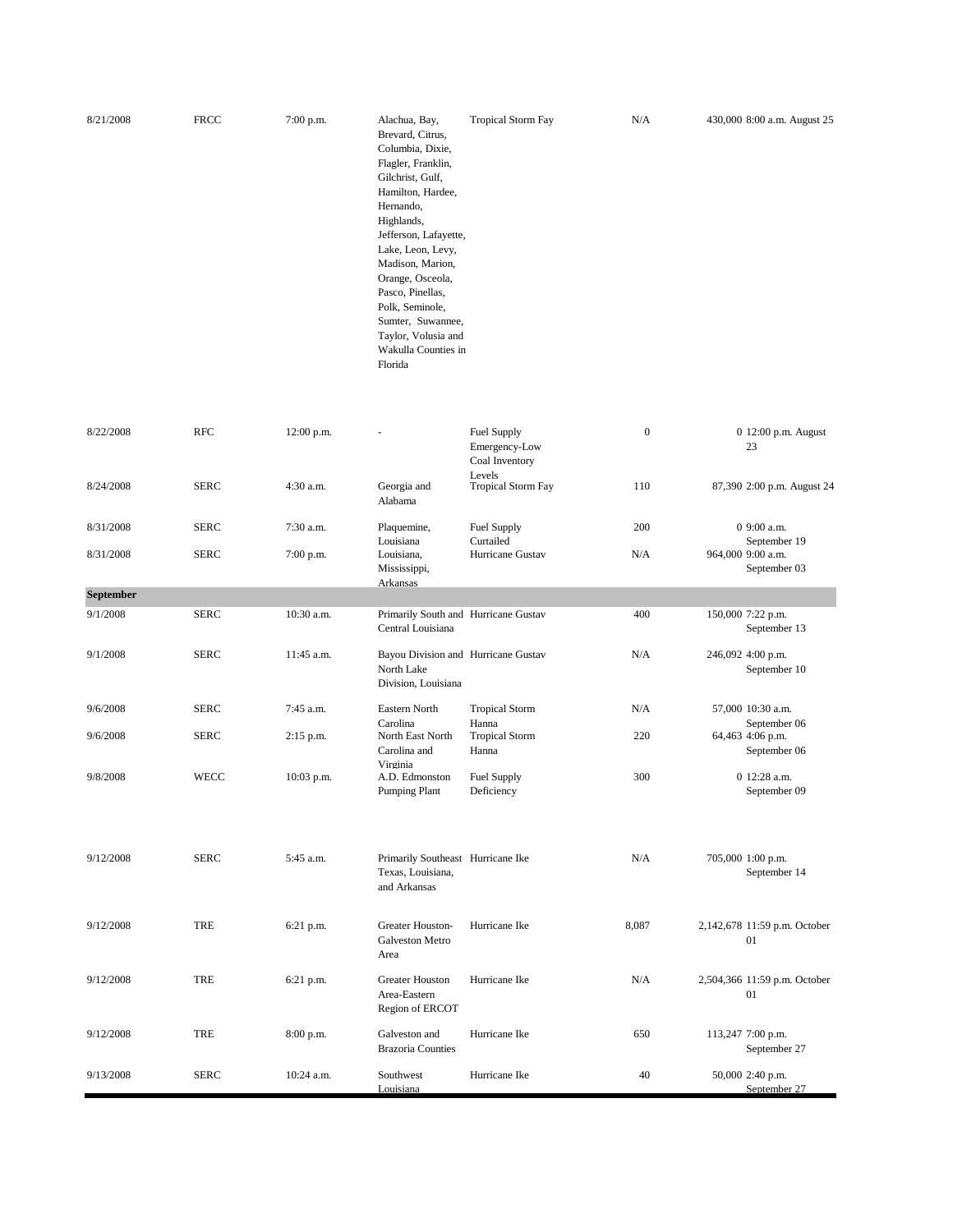| Date            | <b>NERC Region</b>         | <b>Time</b>  | <b>Area Affected</b>                                        | Type of<br><b>Disturbance</b>          | Loss<br>(megawatts) | <b>Customers</b><br>Affected <sup>1</sup> | <b>Restoration</b><br>Date/Time                   |
|-----------------|----------------------------|--------------|-------------------------------------------------------------|----------------------------------------|---------------------|-------------------------------------------|---------------------------------------------------|
|                 |                            |              |                                                             |                                        |                     |                                           |                                                   |
| 9/13/2008       | <b>TRE</b>                 | 12:00 p.m.   | North, Central and<br><b>East Texas</b>                     | Hurricane Ike                          | N/A                 |                                           | 238,392 8:00 a.m.<br>September 15                 |
| 9/13/2008       | <b>SPP</b>                 | $4:00$ p.m.  | Texas and Louisana Hurricane Ike                            |                                        | N/A                 |                                           | 184,501 7:44 p.m.                                 |
| 9/14/2008       | <b>RFC</b>                 | 6:30 a.m.    | Ohio, Kentucky,<br>Indiana                                  | <b>Tropical Depression</b><br>Ike      | N/A                 |                                           | September 16<br>875,000 2:38 p.m.<br>September 14 |
| 9/14/2008       | <b>MRO</b>                 | 7:30 a.m.    | Missouri and<br><b>Illinois</b>                             | Hurricane Ike                          | N/A                 |                                           | 107,000 3:00 p.m.<br>September 18                 |
| 9/14/2008       | <b>RFC</b>                 | 10:01 a.m.   | City of Owensboro, High Winds<br>Kentucky                   |                                        | 70                  |                                           | 18,000 5:00 p.m.<br>September 21                  |
| 9/14/2008       | <b>RFC</b>                 | 11:30 a.m.   | State of Kentucky                                           | <b>Tropical Depression</b><br>Ike      | N/A                 |                                           | 375,000 4:30 p.m.<br>September 14                 |
| 9/14/2008       | <b>RFC</b>                 | $2:00$ p.m.  | Dayton Ohio Area                                            | Hurricane Ike                          | 1,000               |                                           | 95,000 12:00 p.m.<br>September 17                 |
| 9/14/2008       | <b>RFC</b>                 | $4:00$ p.m.  | Northern Indiana,<br>Central and Central<br>Southern Ohio   | Wind Storm                             | N/A                 |                                           | 650,000 11:00 p.m.<br>September 20                |
| 9/14/2008       | <b>RFC</b>                 | $5:00$ p.m.  | Western<br>Pennsylvania                                     | Wind Storm                             | 72                  |                                           | 124,596 12:38 p.m.<br>September 19                |
| 9/14/2008       | <b>RFC</b>                 | 5:00 p.m.    | Southern, Eastern,<br>and Central Ohio                      | Wind Storm                             | 469                 |                                           | 564,728 5:11 p.m.<br>September 22                 |
| 9/14/2008       | <b>RFC</b>                 | 5:00 p.m.    | Northeast Ohio                                              | Wind Storm                             | 430                 |                                           | 245,164 3:20 a.m.<br>September 22                 |
| 9/14/2008       | <b>RFC</b>                 | 7:00 p.m.    | Allegheny and<br>Beaver Counties in Ike<br>Pennsylvania     | <b>Tropical Depression</b>             | 600                 |                                           | 105,000 11:59 p.m.<br>September 14                |
| 9/15/2008       | <b>RFC</b>                 | $12:37$ a.m. | Western<br>Pennsylvania                                     | <b>Tropical Depression</b>             | 546                 |                                           | 160,875 4:30 p.m.<br>September 19                 |
| 9/22/2008       | PR                         | 5:49 p.m.    | Island of Puerto<br>Rico                                    | Ike<br>Shed Firm Load                  | 125                 |                                           | 43,600 6:39 a.m.<br>September 22                  |
| 9/30/2008       | <b>WECC</b>                | $2:02$ p.m.  | Plumas County,<br>California                                | <b>Electrical System</b><br>Separation | 30                  |                                           | 10,000 2:05 p.m.<br>September 30                  |
| October         |                            |              |                                                             |                                        |                     |                                           |                                                   |
| 10/2/2008       | <b>SERC</b>                | $2:50$ p.m.  | Louisiana                                                   | Load Shedding                          | 200                 |                                           | 0 9:50 a.m. October<br>02                         |
| 10/25/2008      | <b>NPCC</b>                | $11:00$ p.m. | Connecticut                                                 | Severe Storm                           | N/A                 |                                           | 52,000 7:00 a.m. October<br>27                    |
| <b>November</b> |                            |              |                                                             |                                        |                     |                                           |                                                   |
| 11/7/2008       | <b>WECC</b>                | $11:13$ a.m. | Goleta and Santa<br>Barbara Areas of<br>Southern California | Load Shedding                          | 250                 |                                           | 140,000 11:54 a.m.<br>November 07                 |
| 11/7/2008       | <b>WECC</b>                | $11:15$ a.m. | Southern California Load Shedding                           |                                        | 430                 |                                           | 400,000 11:54 a.m.                                |
| 11/11/2008      | PR                         | 8:30 a.m.    | Island of Puerto<br>Rico                                    | Shed Firm Load                         | 250                 |                                           | November 07<br>261,000 12:19 a.m.<br>November 11  |
| 11/15/2008      | <b>WECC</b>                | 9:39 a.m.    | City of Los Angeles Brush Fire/Shed                         | Firm Load                              | 211                 |                                           | 115,500 10:10 a.m.<br>November 15                 |
|                 |                            |              |                                                             |                                        |                     |                                           |                                                   |
| <b>December</b> |                            |              |                                                             |                                        |                     |                                           |                                                   |
| 12/2/2008       | Midwest ISO (RFC 4:30 a.m. |              |                                                             | St. Louis, Missouri Fire/Load Shedding | 135                 |                                           | 53,000 7:00 a.m. December<br>02                   |